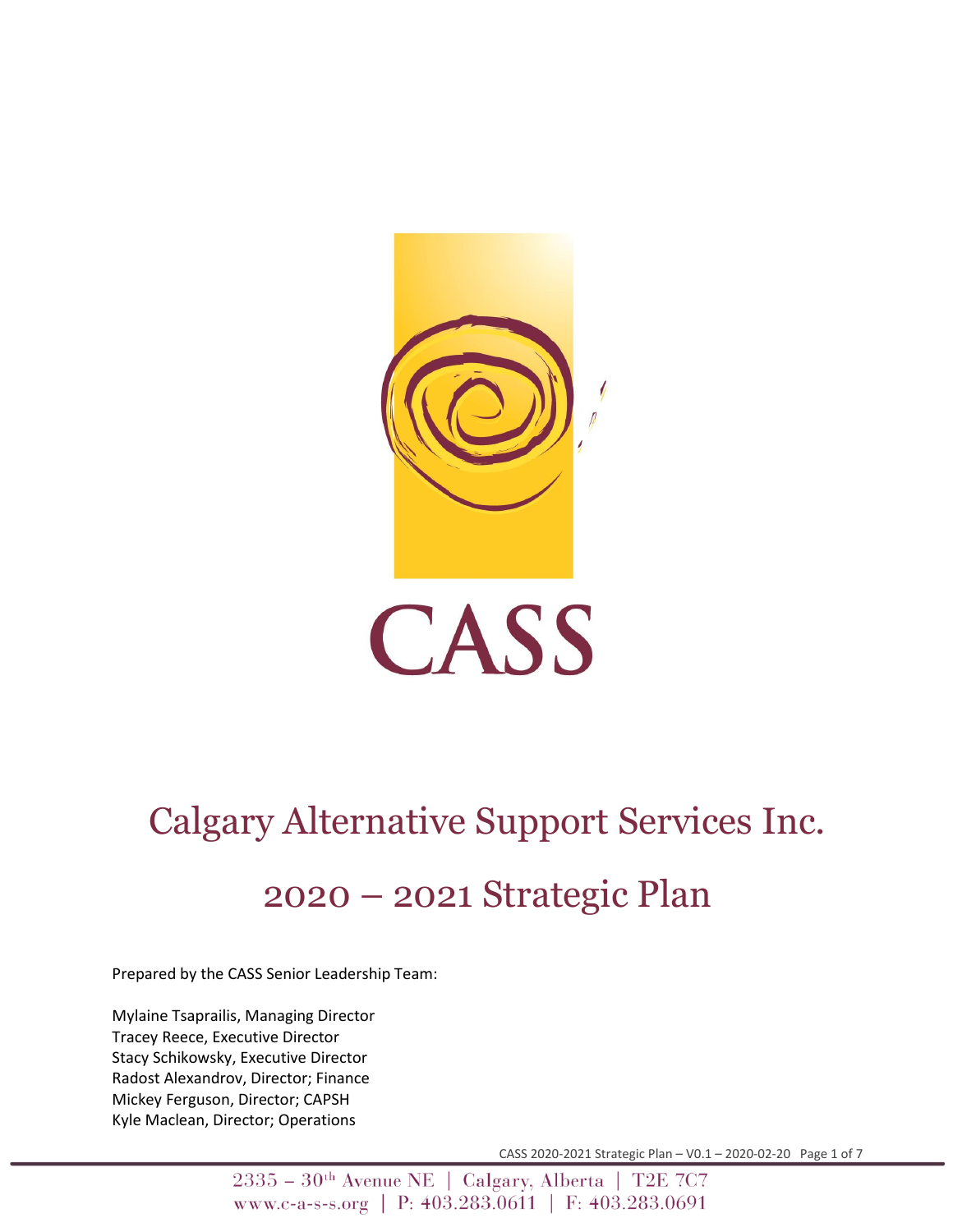

## Calgary Alternative Support Services Overview:

Calgary Alternative Support Services, (CASS) started in 1988 to address the segregation, isolation and limited opportunities available to people with disabilities. CASS enlists and develops 'inclusion advocates' to support people with disabilities to discover and contribute their unique strengths and talents. Our work is about making community connections. Whether it's a finding a place to live, getting a job, or connecting with opportunities for participation and learning, CASS serves people and helps to make the community accessible to everyone. Our commitment to the people we serve is to help them overcome the barriers which interfere with inclusion. Our commitment to the Calgary Region is to help communities enlist the participation, diversity and human contributions needed for success.

Through the opportunities and connections that CASS facilitates, citizen advocacy for diversity and inclusion is inspired. This is how CASS and the people we serve strengthen community.

*We think community engagement means people working collaboratively, through inspired action and learning, to create and realize bold visions for their common future.*

*As community engagement increases, citizens move from being passive to taking active leadership roles. As leaders, citizens can have a powerful influence and effect on the life of their communities.*

–Tamarack Institute for Community Engagement

People with disabilities experience marginalization, stigma, poverty and limited perceived societal value. CASS works toward decreasing marginalization and increasing the inclusion and value of our clientele.

#### Vision

Diverse and inclusive communities where all members are engaged and valued.

#### Mission

CASS facilitates connections and opportunities that promote personal development and inclusive communities.

#### Mandate

CASS is committed to building diverse and inclusive communities. CASS provides person-centered supports to youth and adults with disabilities or barriers. We support people to have greater overall well-being through housing, employment, life skills development, community involvement as well as opportunities to develop social networks and engage in valued roles in their communities.

#### CASS Values

- Community Development
- Self-determination
- Partnership and Collaboration
- Fun
- Authenticity
- Social Inclusion
- **Resiliency**
- **Courage**
- Continuous Learning and Development
- Human Rights
- **Safety**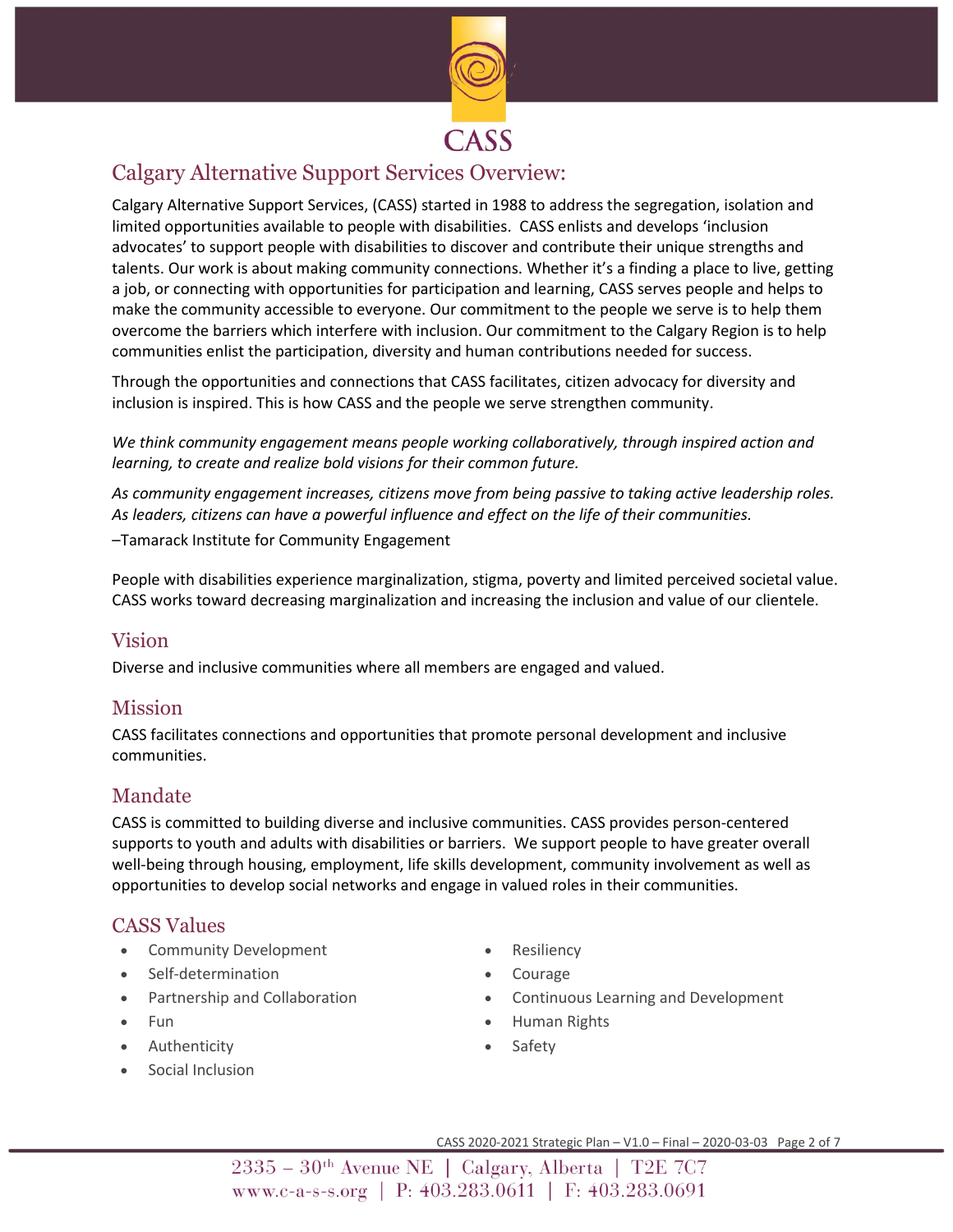

## Long Term Goals

Agency annual strategic plans and objectives are developed in part based on their alignment with the agency's established long-term goals in order to ensure that progress towards those goals is always being made.

### Position the Agency for Long-Term Growth and Viability

Action items and ideas to advance progress towards this objective:

- Establish stability and diversity of funding
- Establish and maintain an excellent reputation with all stakeholders (clients, staff and prospective staff, funders, community partners)
- Develop robust admin and IT infrastructure
- Develop and maintain robust documentation of all critical tasks
- Establish and maintain excellent quality of service
- Maintain excellent quality of staff (improved recruitment and retention strategy, mentoring, and professional development opportunities)
- Robust succession planning
- Having appropriate physical space that meets our needs, i.e. space that meets programming needs, is accessible, cost effective, and provides room for growth
- Engage in ongoing risk mitigation (business continuity and emergency response planning, hazard assessment and control, improved understanding of potential risks, legal compliance etc.)
- Explore forming a partnership with a society or incorporating a society to operate in partnership with)
- Exploration and identifications of fee for service opportunities
- Exploration and development of social enterprise(s)

#### To be the Premiere Human Services Agency in Calgary

*(i.e. Be the first choice for clients, staff and prospective staff, funders, community partners)*

Action items and ideas to advance progress towards this objective:

- Establish and maintain an excellent reputation with all stakeholders and potential partners
- Establish and maintain excellent quality of service
- Demonstrate integrity for all stakeholders
- Provide superior total compensation (consider vacation time, benefits, sick days, retirement plans etc.)
- Provide high quality reporting for funders, program managers, senior leadership
- Pursue meaningful accreditation to create new opportunities
- Being current, relevant, timely (best practices, industry trends etc.)

CASS 2020-2021 Strategic Plan – V1.0 – Final – 2020-03-03 Page 3 of 7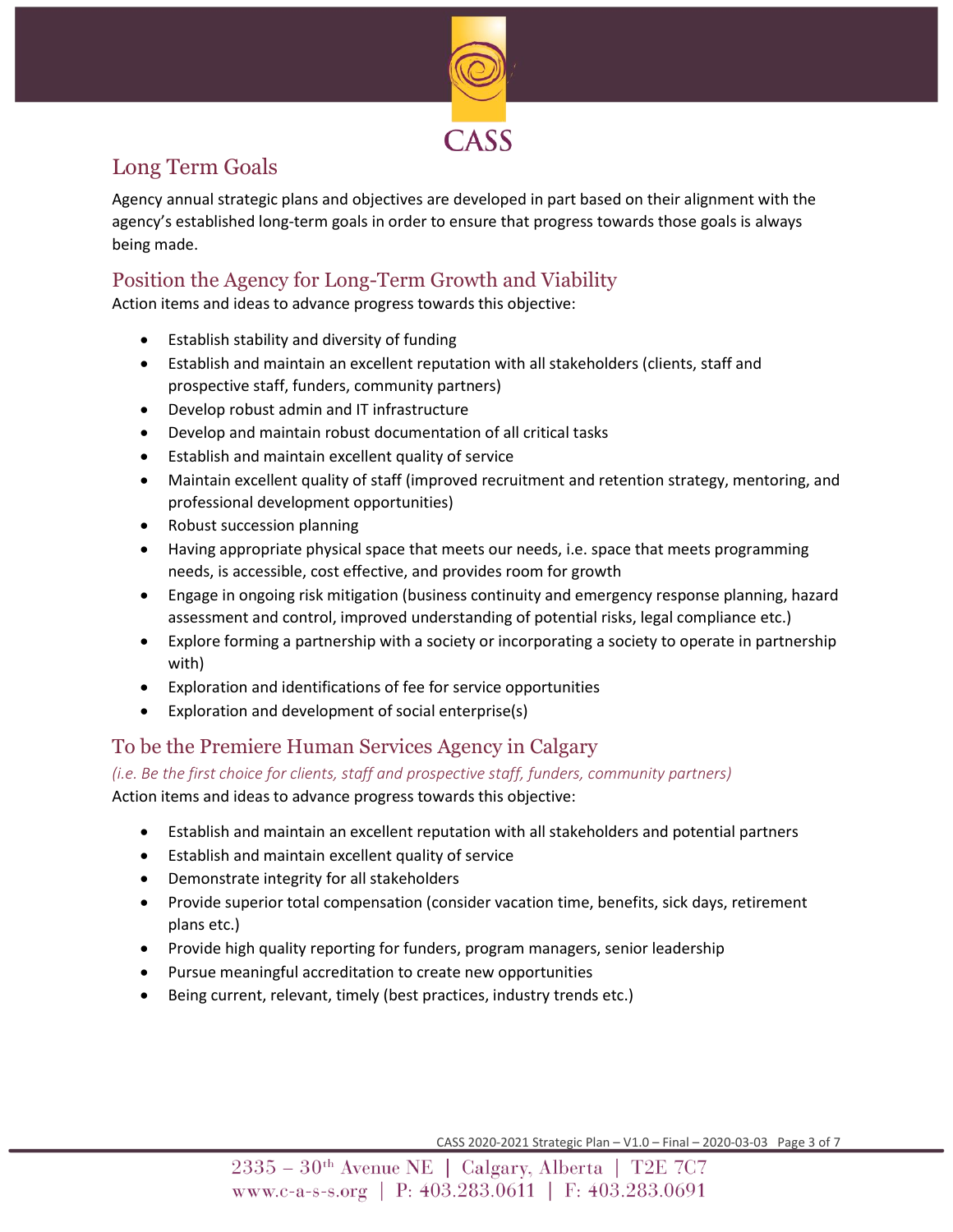

### Stakeholder Engagement Summary

- 1. CASS conducted an Employee Engagement Survey in January of 2020 with 75 Employee Respondents from all program areas and staff types. The CASS Senior Leadership Team has familiarized themselves with the results of this survey and used the results to help inform the development of the 2020-2021 Strategic Plan through the identification of areas of strength and where the agency has opportunity to improve.
- 2. CASS maintains a CASS Advisory Committee comprised of individuals served by CASS. Building self-advocacy skills and creating a platform for 'voices of lived experience' to be formally heard within CASS is the intent behind this group, in addition, the agency benefits as a result of the valuable feedback the committee provides across a range of CASS operations and initiatives.
- 3. CASS Program areas engage in ongoing client satisfaction surveys which are used by program management and the CASS Senior Leadership Team to determine agency efficacy at meeting client needs and goals and help inform the agency as to its overall quality of service.

The above three engagement opportunities / mechanisms are being reported on and utilized within this strategic plan. Other ongoing engagement mechanisms not formally addressed within this strategic plan include:

- Service evaluation is provided by employers connected to CASS' supported employment program CAES.
- Funders provide direct feedback to CASS Coordinators and Senior Leadership Team members intermittently throughout the year.
- Guardians, relatives and other involved agencies provide feedback to CASS staff on an ongoing basis. This is often shared to Directors and plays a role in informing our work.
- CASS social media platforms capture stakeholder feedback and commentary about CASS on an ongoing basis. Members of the CASS Communications Committee review and share this information on an ongoing basis.

CASS 2020-2021 Strategic Plan – V1.0 – Final – 2020-03-03 Page 4 of 7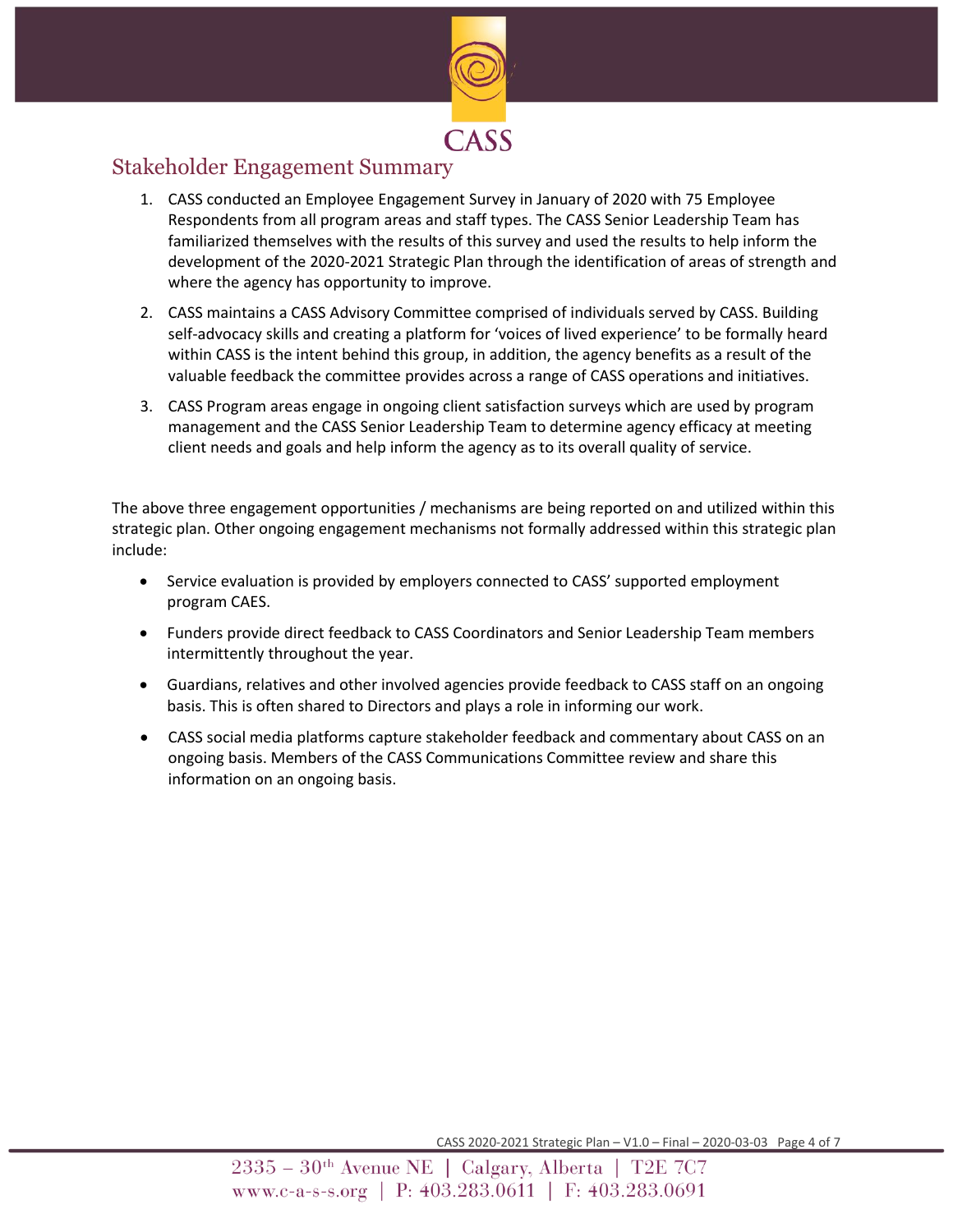

## SWOT Analysis

| <b>Strengths</b>                                                                                                                                                                                                                                                                                                                                                                                                                                                                                                                                                                                                                                                                   | Weaknesses                                                                                                                                                                                                                                                                                                                                                                                                                                                                                                                                                                                                                                                                                                                                                                                                 |  |
|------------------------------------------------------------------------------------------------------------------------------------------------------------------------------------------------------------------------------------------------------------------------------------------------------------------------------------------------------------------------------------------------------------------------------------------------------------------------------------------------------------------------------------------------------------------------------------------------------------------------------------------------------------------------------------|------------------------------------------------------------------------------------------------------------------------------------------------------------------------------------------------------------------------------------------------------------------------------------------------------------------------------------------------------------------------------------------------------------------------------------------------------------------------------------------------------------------------------------------------------------------------------------------------------------------------------------------------------------------------------------------------------------------------------------------------------------------------------------------------------------|--|
| Reputation with:<br>Funders<br>$\circ$<br>Staff<br>O<br>Clients<br>$\circ$<br><b>Other Agencies</b><br>$\circ$<br><b>Community Partners</b><br>$\circ$<br>Engaged Owners and Leaders (hands on)<br><b>Engaged and Dedicated Staff</b><br><b>Strong Admin Team</b><br>Improving Workflow and Processes<br>٠<br>Improved Engagement with Satellite<br>$\bullet$<br>Programs<br><b>Innovative and Creative</b><br>٠<br><b>Diverse Staff Population</b><br>٠<br>Admin and IT Infrastructure (improving)<br>$\bullet$<br>Meaningful Community Partnerships and<br>Collaborations<br>Communication<br>Minimal Hierarchy (flat)<br>$\bullet$<br>Commitment to invest in IT Infrastructure | Succession Planning/Backup in Admin<br>$\bullet$<br>Robust Recruitment Strategy (attraction and<br>hiring of qualified staff)<br>Silos (improving)<br>$\bullet$<br>Coordinated/Consistent tracking of client data<br>across program areas (lack thereof)<br>Lack of well-defined and tracked performance<br>$\bullet$<br>metrics<br>Growth Management (improving)<br>٠<br>Multiple Funding/Accrediting bodies creates<br>$\bullet$<br>inherent complexity and promotes silos<br>Communication as identified by some<br>(primarily) frontline staff<br>Appraisals/Evaluations/Feedback<br>$\bullet$<br>Compensation (primarily wages) - total<br>compensation is not bad<br>Limited progression opportunities (due in part<br>$\bullet$<br>to flat hierarchy)<br>Perception of inconsistency and unfairness |  |
| Opportunities<br><b>New Funding Opportunities</b><br>Addictions<br>$\circ$<br>Homelessness<br>$\circ$<br>FASD<br>$\circ$<br>New Community Partnerships &<br>Collaborations<br>New Inter-Agency Partnerships &<br>Collaborations<br>Enhancement of existing funding (program<br>growth)                                                                                                                                                                                                                                                                                                                                                                                             | <b>Threats</b><br>Loss or reduction of existing funding<br>$\bullet$<br>Natural Disasters (pandemic etc.)<br>٠<br>Lack of disclosure re: clients from<br>$\bullet$<br>funders/referring parties<br>Reduced number of qualified staff to hire<br>(shrinking post-secondary programs)<br><b>Changing Client Demographics</b><br>Change in addictions (increasing<br>$\circ$<br>intensity/consequence)<br>Aging existing population<br>$\circ$                                                                                                                                                                                                                                                                                                                                                                |  |
| New and innovative solutions to existing<br>problems<br>Professional Development (desire expressed<br>by staff)                                                                                                                                                                                                                                                                                                                                                                                                                                                                                                                                                                    | Increasing complexity<br>$\circ$<br>Clients coming into service are<br>$\circ$<br>increasingly younger<br>Political changes and uncertainty<br>Changing client support needs as a result of<br>cuts to external services ex:<br>AISH<br>$\circ$<br><b>Access Calgary</b><br>$\circ$<br>Low-income bus pass<br>$\circ$<br>DOAP Team, Etc.<br>$\circ$                                                                                                                                                                                                                                                                                                                                                                                                                                                        |  |

CASS 2020-2021 Strategic Plan – V1.0 – Final – 2020-03-03 Page 5 of 7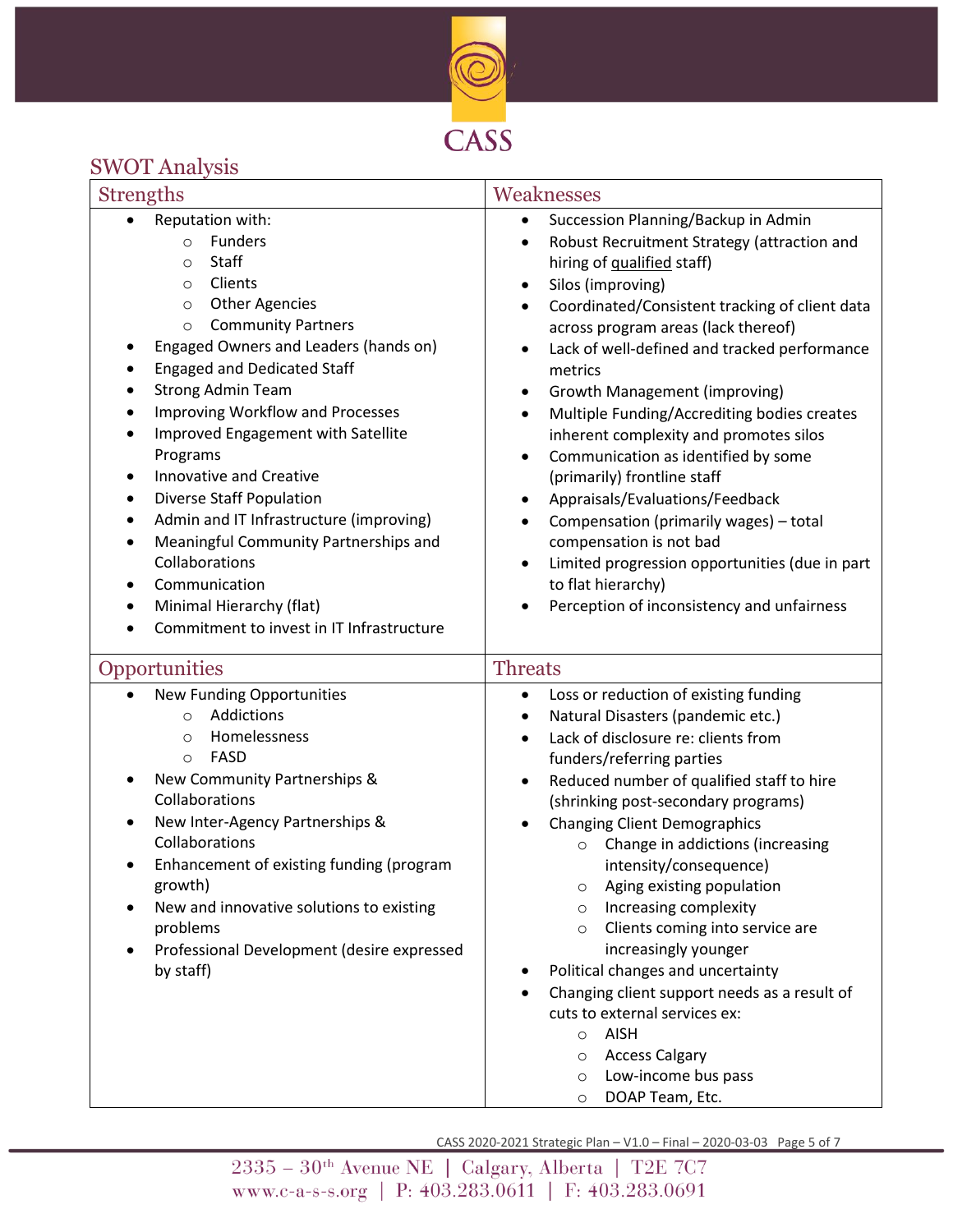

### Strategies to Use Strengths to Overcome Weaknesses

The following represent ideas and possible actions items to take advantage of our identified strengths to overcome our identified weaknesses.

- Leverage CASS' strong admin team, improving infrastructure and creativity to improve growth management capacity
- Leverage CASS' strong admin team and improving infrastructure to address identified need to improve admin team succession planning and resiliency
- Use CASS' strong engaged leadership to overcome entrenched silos
- Take advantage of CASS' positive reputation, strong admin team, and dedicated staff to develop and implement a robust staff recruitment strategy
- Use CASS' strong leadership and innovation to address lack of coordinated/consistent tracking of client data across program areas
- Use CASS' strong engaged leadership, dedicated staff, and improving IT infrastructure to develop and track more meaningful performance metrics (ex: turn over rates, hazard reports, staff incident reports etc.)
- Use CASS' improving admin team and IT infrastructure to overcome inherent complexity resulting from multiple funders and accrediting bodes
- Use CASS' strong engaged leadership and improving workflow and processes to address weakness in present appraisal/evaluation/feedback mechanisms
- Use CASS' strength in innovation and creativity to identify new ways to improve total compensation given the limited opportunity to improve wages
- Leverage CASS' strong reputation with community partners to establish sector wage grid to address weak compensation by create awareness of how we compare favourably in the sector
- Take advantage of CASS' strong reputation with funders and strength in innovation to address limited job progression opportunities by creating new team lead and middle management positions via growth

CASS 2020-2021 Strategic Plan – V1.0 – Final – 2020-03-03 Page 6 of 7